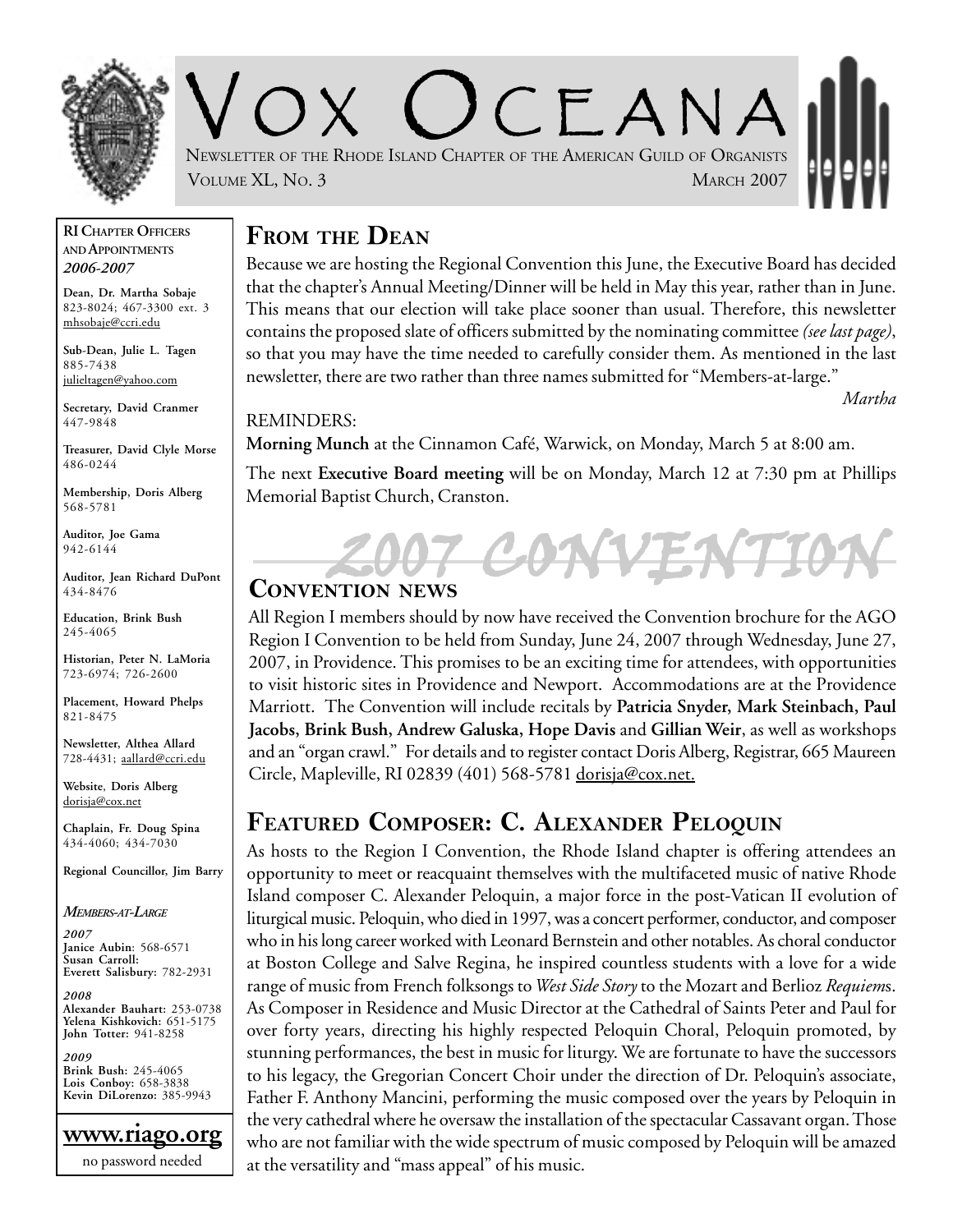## **CALLING ALL CHOIRS… CALLING ALL CHOIRS**

Let your choir be a part of the exciting regional convention held here in Providence this June. All chapter members are hereby extended an invitation for their choirs to take part in the opening hymn festival on a timely theme for today's society:

### *Sing for Peace and Justice*

Andrew Clark and *The Providence Singers* will be our special guests, along with *The Festival Brass Choir* for this event, which opens the AGO Region I Convention, on Sunday, June 24 at 8:00 pm at the RC Church of the Blessed Sacrament on Academy Avenue, Providence. We will rehearse that afternoon from 2:00 - 4:00 pm. To be a part of this gala event just shoot an email over to Steve Martorella at steve.fbc@veriozn.net and be sure to include an approximate number of participants.

### **THE DEADLINE COMETH**

March  $1^{st}$  is near! If you haven't sent in your registration form for the Regional Convention June 24-27, NOW is the time to do it. The deadline for reduced-rate early registration is March 1. The on-line registration and website is not available right now, but don't let having to write a check deter you from getting your form mailed off today. If you have misplaced your form, let me know. I have plenty. Or I can e-mail you a pdf file of it. If you can help distribute forms to friends and acquaintances not in the Guild, please contact me. Some additional information is on our own website in the calendar of events section for June. A convention in your back yard! Don't miss it!

*Doris Alberg*, Registrar

### **EQUIPMENT NEEDED**

The **Region I Chapter Convention** is looking for someone who has closed circuit television camera equipment and/or a large projection screen to view it on. If you can help out with this project let Steve Martorella know via email at Steve.fbc@verizon.net or call him at The First Baptist Church in America at 454-3418 extension 13.

### **EVENTS**

#### **Sunday, March 4, 3:00 pm:**

*Twenty-first Annual Frank Crandall Memorial Organ Recital*. Featured performer, **Dr. Patricia Snyder**, Director of Music Ministry at Storrs Congregational Church, on the campus of the University of Connecticut, and Associate Faculty in Organ at the Hartt School, University of Hartford will present works by Vivaldi/ Bach, Mendelssohn, Franck, Guilmant, and Pinkham. Peace Dale Congregational Church, 261 Columbia Street, Peace Dale, RI. Free admission, donations accepted. Reception follows. Plan to attend this "prelude" to Trisha's opening concert on June 25 at the chapter-sponsored Region I Convention! 789-7313

#### **Saturday-Sunday, March 3-4**:

*NEA American Masterpieces Choral Festival*, is one of only seven sponsored by the National Endowment for the Arts to be held nationwide! **The Providence Singers** (featured performers at the opening event of our regional convention this summer) present a weekend celebration of American choral music. Two major concerts, three world premieres, a professional conducting master class (includes repertoire for chorus and organ), a composers' panel discussion are on tap at Veterans Memorial Auditorium, Providence. A champagne reception will be held at the State House. For times, details: www.ProvidenceSingers.org

### **Friday, March 23, 7:30 pm**:

Newport Baroque Orchestra, directed by **Paul Cienniwa**, presents *A Dublin Concert* featuring **Barbara Poeschl-Edrich**, Baroque and Celtic harps. Music from 18thcentury Dublin (Handel, Geminiani, O'Carolan) celebrates Newport's Irish Heritage Month. Emmanuel Church, 42 Dearborn Street, Newport. \$20 general admission; \$25 preferred seating. info@newportbaroque.org or 855-0687.

#### **Sunday, April 22, 3:00 pm**:

Newport Baroque Orchestra and the Tufts Chamber Singers, directed by **Andrew Clark**, perform Bach: Mass in B Minor at Tufts University, Medford, MA. info@newportbaroque.org or 855-0687.